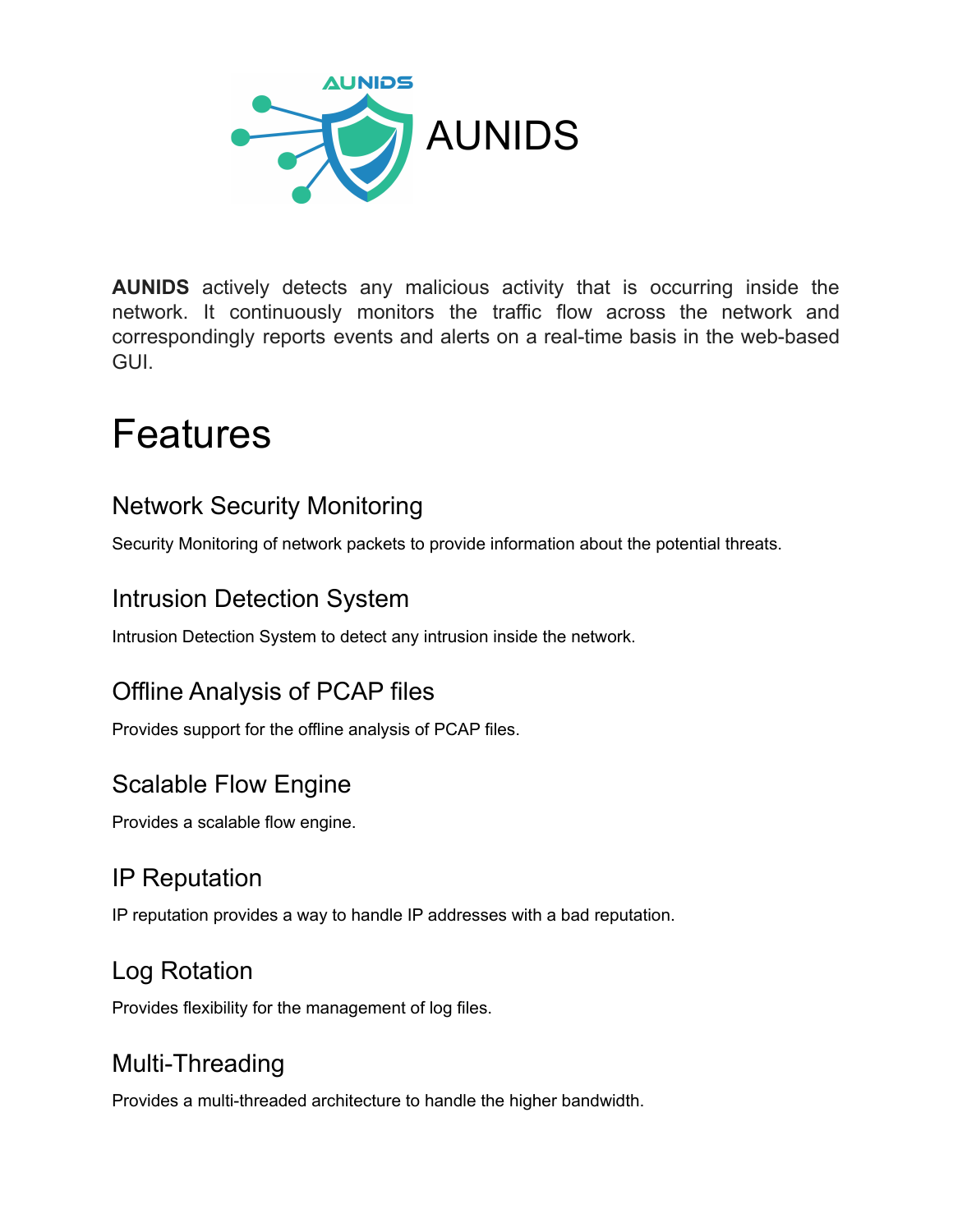## Web-Based GUI

Provides web-based GUI for the visualization of events and alerts.

# Key Benefits

- Real-time detection of the network against malicious activities
- Real-time visualization of events and alerts
- Collection of the logs for the analysis to mitigate the future threats
- Signatures can be written based on collected logs to increase the protection against potential threats
- Give insight into the activities occurring in a network

#### What is AUNIDS?

- AUNIDS actively detects any malicious activity that is occurring inside the network
- AUNIDS continuously watches the traffic flow across the network
- AUNIDS reports events and alerts in real-time in the web-based **GUI**

#### Why AUNIDS?

- AUNIDS can detect any malicious activity occurring inside the network
- AUNIDS provides real-time visualization of the events and alerts of the network and provides security professionals an insight into the network activities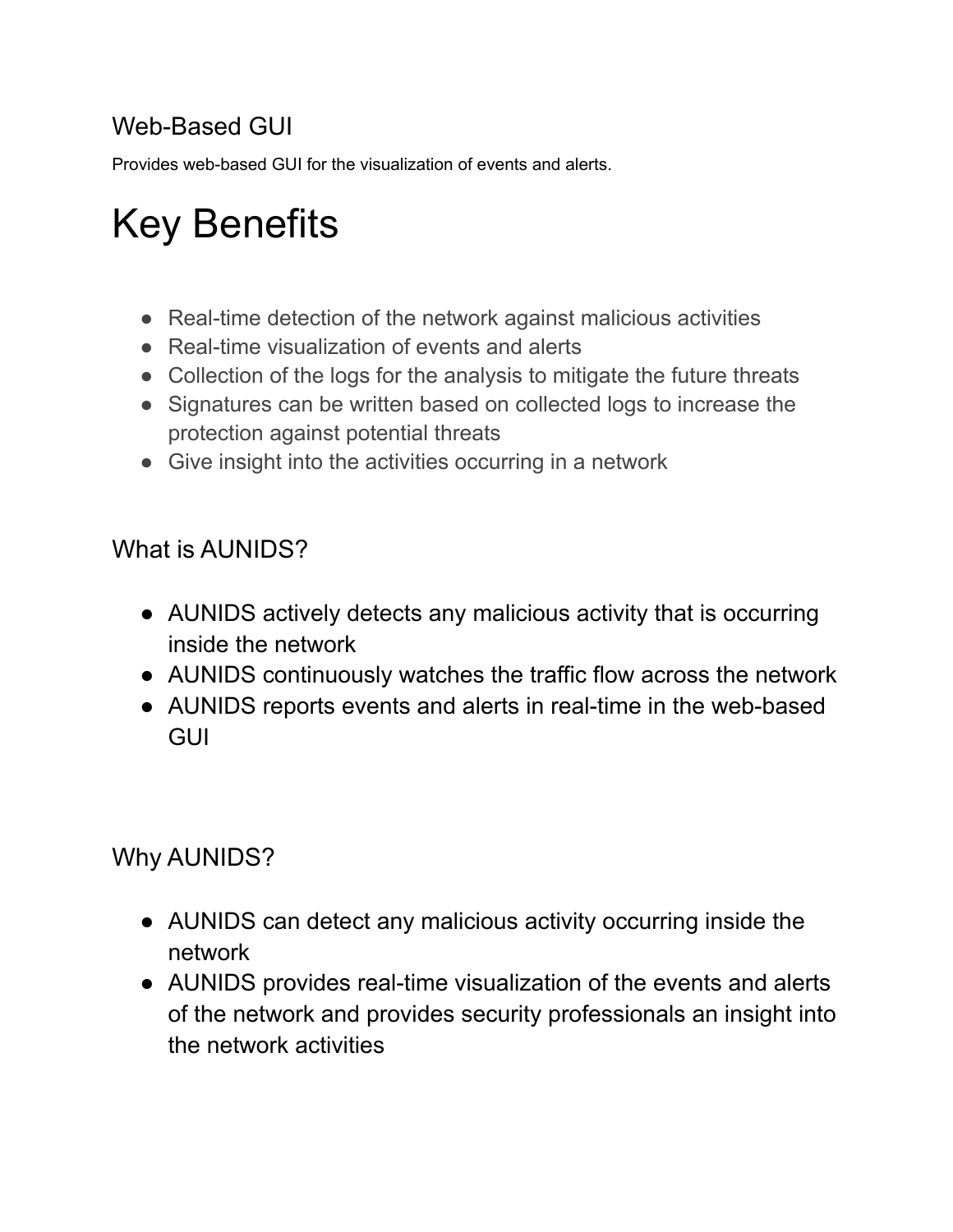### AUNIDS Dashboard

- AUNIDS dashboard provides the visualization of real-time events and alerts
- It also provides log and time-series analytics
- Logs can be exported by security professionals for further analysis from the dashboard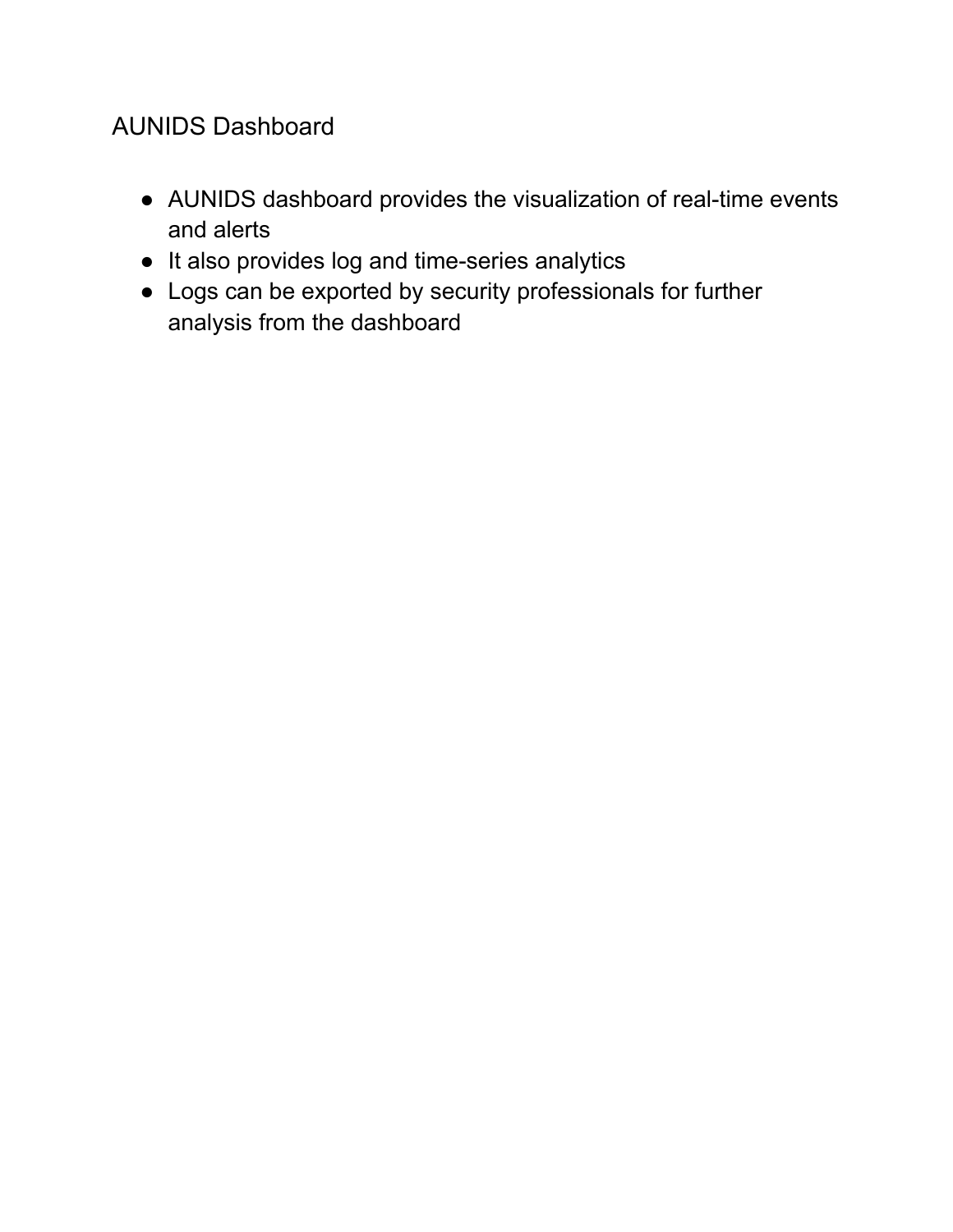